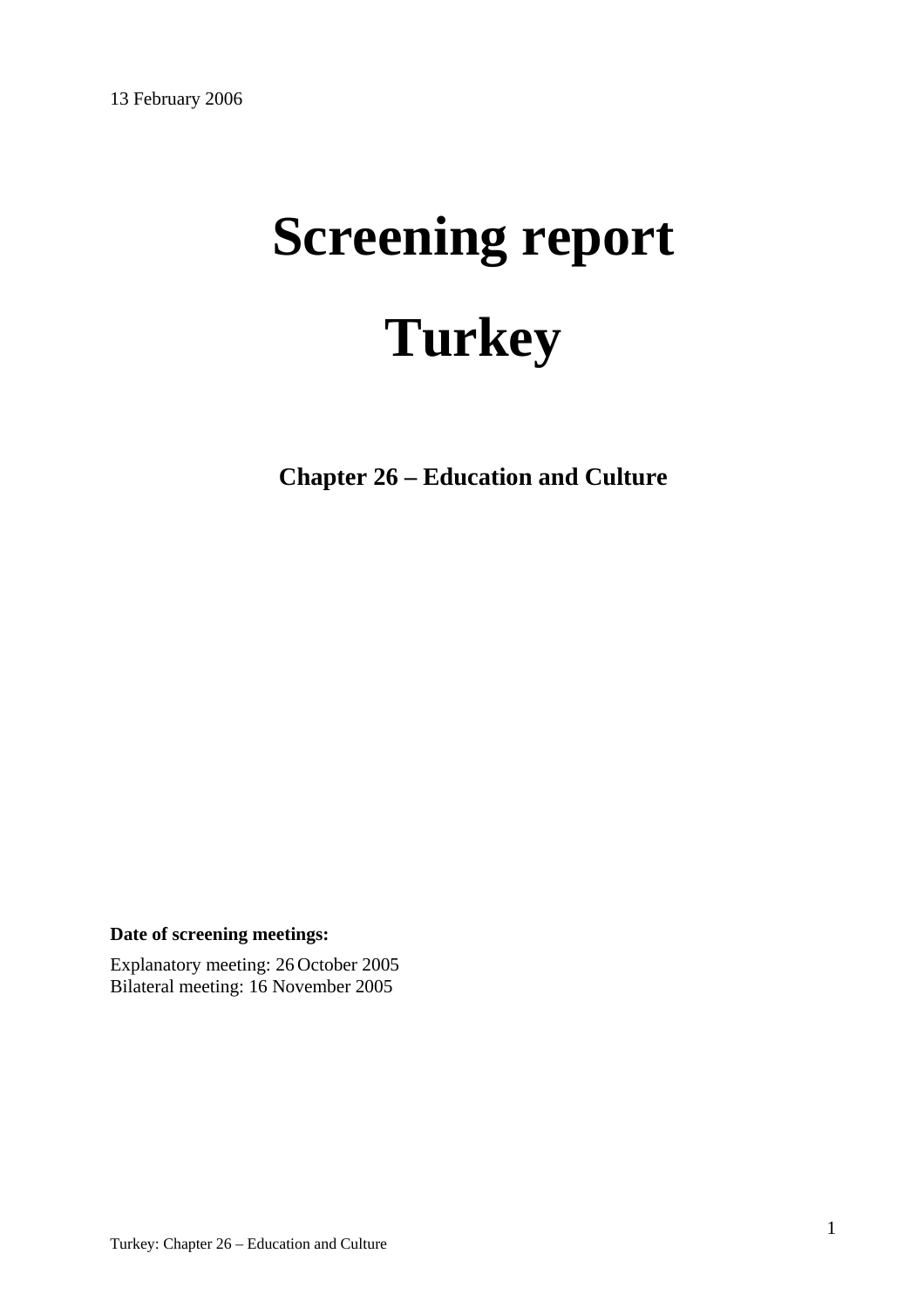# **I. CHAPTER CONTENT**

The areas of education and training, youth and culture are primarily the competence of the Member States. The EC Treaty provides that the Community shall encourage cooperation between Member States and support and supplement their actions, while fully respecting their responsibility for the content of teaching, organisation of education and vocational training systems, and their national and regional cultural diversity.

In the field of education, training and youth, the *acquis* consists beside a directive on education of the children of migrant workers and the judgments of the European Court of Justice on cases related to non-discrimination between nationals of an EU Member State and other EU nationals, mainly in a cooperation framework. In the light of the Lisbon Strategy, an open method of coordination on education, training and youth policies has been established with a view to convergence of national policies and the attainment of shared objectives. The concrete future objectives of education and training systems endorsed in 2001, as well as the Copenhagen process for vocational training and the Bologna process for higher education, are providing directions for the improvement and development of the quality of education and training systems. This resulted in the work programme 'Education and Training 2010', which integrates all actions in the fields of education and training at European level. Common objectives have also been agreed for the EU youth policies. In addition, Member States need to have the legal, administrative and financial framework as well as the necessary implementing capacity in place to ensure sound management including financial management of all decentralised education, training and youth Community programmes (currently Leonardo da Vinci, Socrates and Youth and in future Integrated Lifelong Learning and Youth in Action Programmes).

As regards cultural policy, Member States need to uphold the principles enshrined in Article 151 of the EC Treaty and, in particular, ensure that their international commitments allow for the development and implementation of policies and instruments aiming at preserving and promoting cultural diversity. In accordance with these principles, the UNESCO Convention on the Protection and Promotion of the Diversity of Cultural Expressions, once ratified, will become a major element of the Community *acquis* in the field of culture.

## **II. COUNTRY ALIGNMENT AND IMPLEMENTATION CAPACITY**

This part summarises the information provided by Turkey and the discussion at the screening meeting.

Turkey indicated that it can accept the *acquis* regarding Education and Culture. Turkey indicated that it does not expect any difficulties to implement the *acquis* by accession.

## **II.a. Education, training and youth**

## Cooperation in the field of policies

The Turkish Constitution guarantees the right of education and training, and the basic law covering formal and non-formal education specifies that educational institutions are open to all, regardless of race, sex and religion; equal opportunities shall be provided to everybody and general and vocational education should continue throughout people's lifetime.

The Ministry of Education is responsible for planning, conducting and controlling educational activities, including the opening-up of formal and non-formal education institutions and the performing of vocational training activities, all with the exception of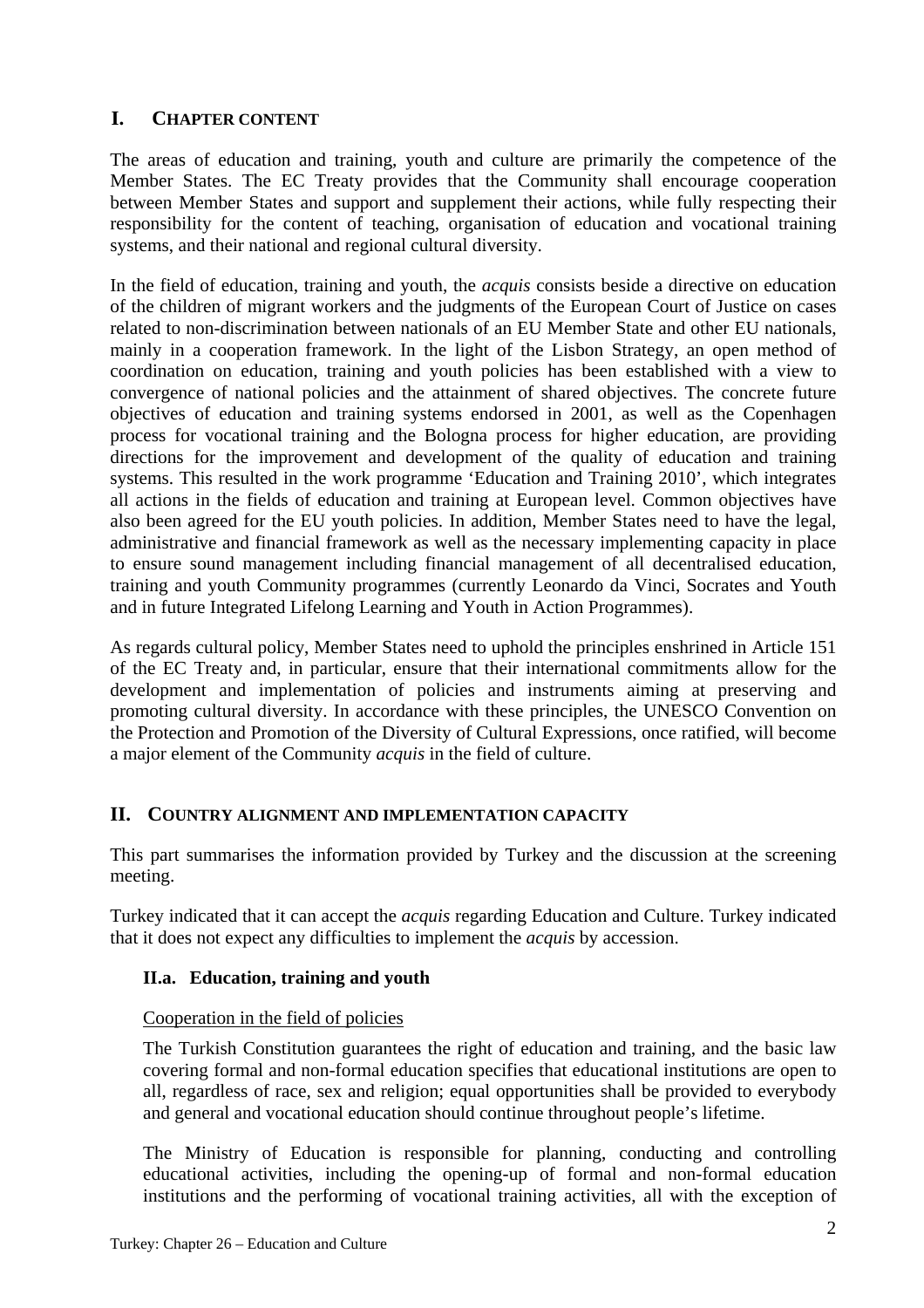higher education. Another body, the constitutionally autonomous Council of Higher Education (YÖK), composed of 21 members appointed by the President of the Republic, is organising, orientating and controlling the activities of the institutions of higher education. In state universities, the rector is appointed by the President of the Republic; the final selection is among three candidates selected by YÖK out of six determined by the vote of the faculty members.

Eight years of primary education is compulsory and free of charge in state schools. The duration of secondary education (general, vocational and technical) was extended in 2005 from 3 to 4 years. Admission to higher education (77 universities) is centralised and based on a nation-wide single-stage examination, administered by the Student Selection and Placement Centre (OSYM), which depends on the YÖK.

Turkey stated that it fully shares the ambitious set of goals and objectives in the field of education agreed upon by the EU as part of the broader Lisbon Agenda and aims to converge to those in the process of accession. Turkey takes part in the Education and Training 2010 process and has submitted a report in 2005 on its progress and national strategies towards the common goals.

The proportion of the total public education budget as a share of GDP increased from 3.79% in 2003 to 4.18% in 2005. Turkey aims at ensuring more efficient use of these resources and encouraging private investments in the educational system. Enrolment ratios increased at all educational levels during the last decade. Curricula have been redesigned following the results of the 2003 PISA study which showed that the performance of Turkish pupils is relatively low compared to EU and OECD averages, in particular for reading literacy. In addition, Turkey plans to significantly increase the average percentage of people having at least upper secondary education and to ensure a more efficient use of information and communication technologies at all levels of education.

Lifelong learning has been a priority for the last two decades. The Ministry of Labour and Social Security and the Turkish Employment Organisation carry out special programmes in order to strengthen the link between vocational training and employment. Lifelong learning activities are provided by many different actors: government institutions, private sector and increasingly by NGOs. As a result of recent focus, stemming from the Lisbon Agenda, plans are made to develop a unified strategy.

Turkey has joined the Bologna Process in 2001 and took measures to implement its action lines. The structure of Turkish higher education degrees is a three-cycle system. Diploma Supplement and the European Credit Transfer System (ECTS) were made mandatory at all universities. Work is ongoing on the implementation of a new set of regulations for the quality assessment of all universities. Today, European studies are present in 29 out of 77 higher education institutions. There are 14 universities in Turkey where the medium of instruction is English or French. A new regulation was enacted, to provide more student involvement in the universities and a legal basis for a national representation of student councils. Nevertheless, Turkey still faces some challenges in the area of higher education, such as to overcome the obstacles influencing the mobility of students and staff, to further promote joint degrees and joint study programmes and to create synergies between education and research and between educational and research institutions.

Turkey has not yet been invited to take part in the open method of coordination in the field of youth and to submit a national report on its youth policy. However, it participated in the consultation process on the Commission's White Paper on Youth, which resulted in common objectives being established at EU level for youth participation and information,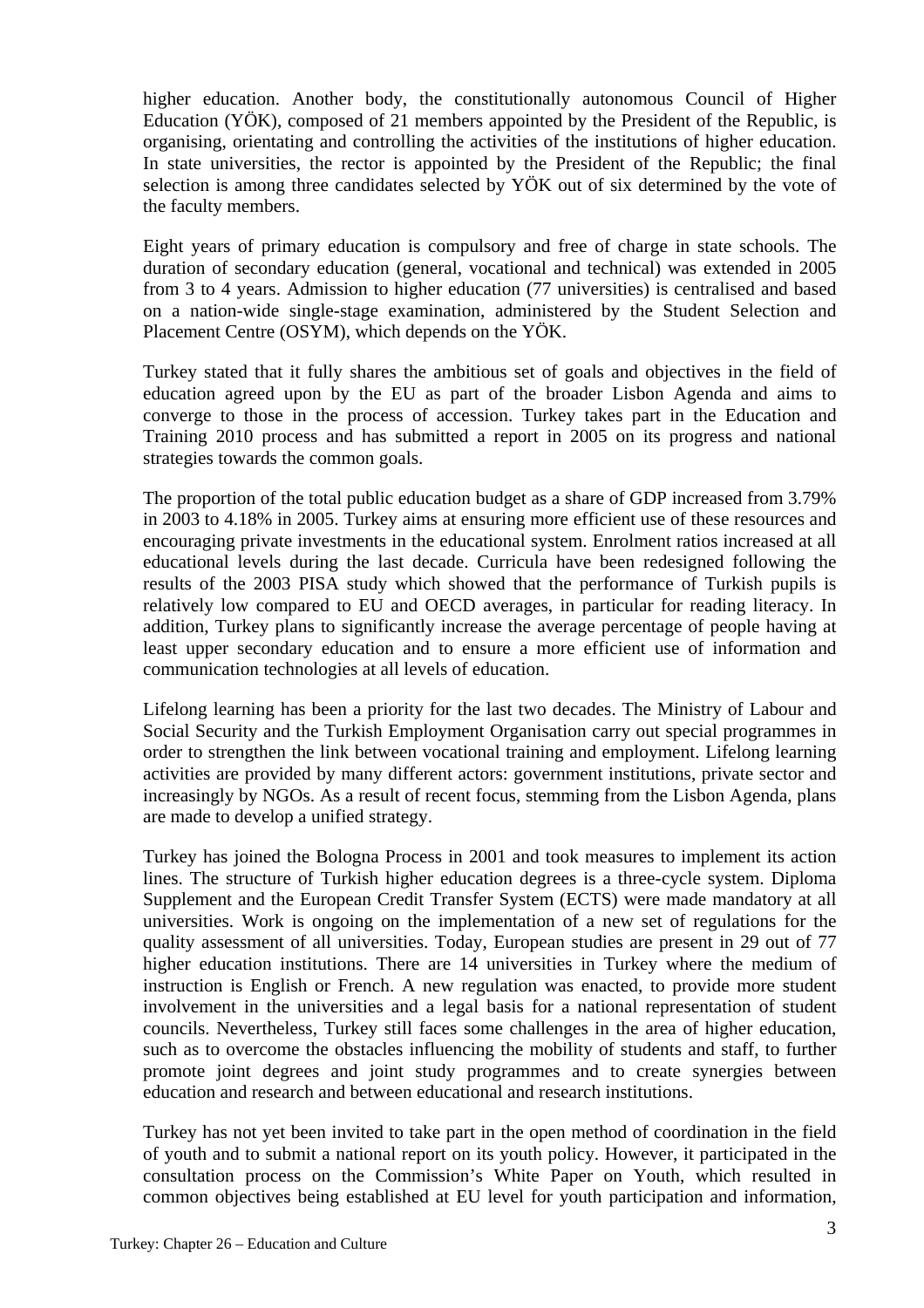greater understanding and knowledge of youth and voluntary activities for young people. Turkey adopted national measures in relation to these objectives. Current youth policy in Turkey includes the promotion of the participation of youth in social and political life, creating better opportunities for integrating young people in the economy and enhancing the participation of vulnerable young people.

NGOs are in general involved in developing and implementing youth policies. The revised Law of Local administrations made it an obligation for each municipality to establish Youth Councils within City Councils to foster participation of the young population in determining local policies. The government plans to establish a National Youth Parliament and envisages to reduce the age limit for sitting in parliament. The government also aims at strengthening the youth centres for spare time and social activities nationwide and supports the enhancement of youth employment and entrepreneurship under several programmes.

#### Access to education for EU citizens

As regards the education of school aged children of migrant workers, implementing legislation, adopted in 2002, guarantees equal education, training and scholarship opportunities to these pupils. It specifies that a central executive board and provincial educational directorates have the duties, inter alia, to take the necessary measures to help those pupils learn their language and culture of origin, to preserve their identity and also to provide Turkish language courses for them and their parents.

In higher education establishments, foreign students are admitted on the basis of an entrance examination in English, assessing their basic learning skills, or on the basis of a selection by a joint committee in implementation of bilateral agreements with their country of origin. The governmental scholarships are available for EU and third country nationals through cultural agreements and cultural exchange programmes with foreign governments and institutions. Currently, Turkey applies the 'principle of reciprocity' through bilateral agreements with a number of countries, meaning, that foreign nationals enjoy the same prerogatives in Turkey as Turkish citizens in the foreign country. Turkey stated that accession to the EU would supersede this principle and would result in an equal treatment of students of all EU Member States. Turkey has committed itself to fully apply the principle of non-discrimination upon accession.

#### Community programmes

Turkey has been participating in the Community programmes Socrates, Leonardo da Vinci and Youth since 1 April 2004 after having implemented preparatory measures, including the establishment of the institutional and administrative structure, regulatory work, training of staff and information campaigns for potential beneficiaries.

The Turkish National Agency (NA) is an independent public entity with a legal status, reporting on the one hand to the European Commission and on the other hand to the National Authority. The functions of the National Authority are carried out by a Steering and Monitoring Committee (SMC) under the political responsibility of the Minister of State and Deputy Prime Minister, involving 7 institutions and chaired by the Deputy Undersecretary of the State Planning Organisation.

Supported by continued information campaigns by the NA, all three programmes met right from the start with a strong interest among stakeholders. In 2005, there was a considerable further increase in the number of applications, which had already been very significant in 2004. However, the increase in the number of approved projects is lower due to the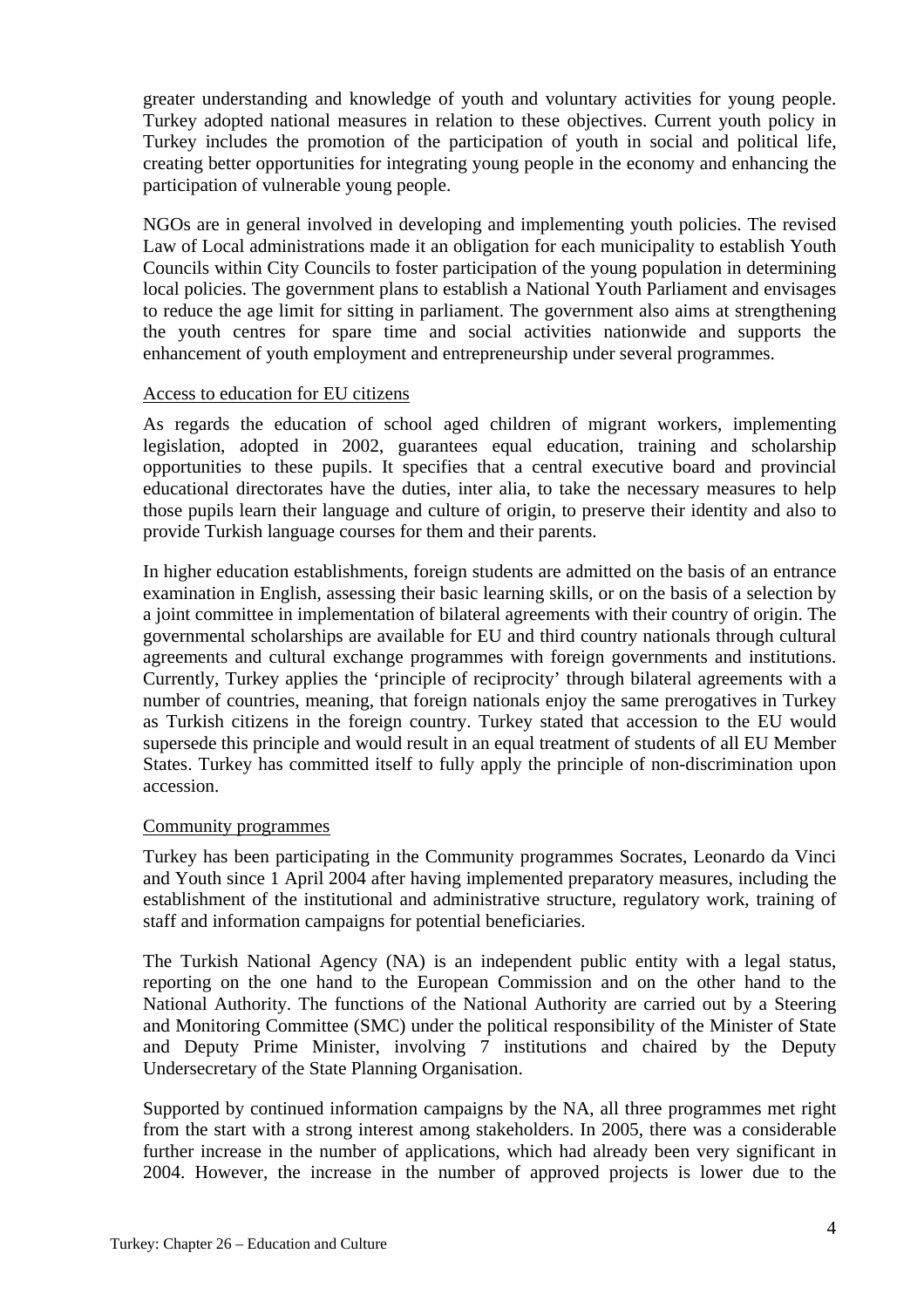programmes' limited budget. Nevertheless, around 15,000 Turkish citizens are expected to have benefited from the three programmes in 2005.

Turkey's priorities and policies in the near future include increasing the number of potential beneficiaries, to facilitate access to the programmes by disadvantaged groups and citizens in less developed areas of the country and to give priority to quality projects.

To increase the number of potential beneficiaries, Turkey has provided complementary funds for Erasmus students and envisages to increase its financial contribution to the future Integrated Lifelong Learning Programme and the Youth in Action Programme. To facilitate access to the programmes by disadvantaged groups, each programme has its own tools, such as giving additional points in the assessment phase to projects including people with fewer opportunities or granting additional funds to such projects. The selection of cities, where information-training events are held, and the selection of the participants in these events also contributes to this policy. As the eastern and south eastern regions of Turkey have a large number of disadvantaged people, an increased number of information meetings are held in these regions and project applications from these regions are given first priority.

No decision has yet been taken on Turkey's possible participation as a candidate country in the Erasmus Mundus programme, but Turkish universities may already cooperate with European universities in the framework of action 3 and 4 of this programme. There is no legal obstacle to establishing and recognising joint studies or study programmes with other European universities (action 1). However, they need to be approved by the Council of Higher Education (YÖK).

## **II.b. Culture**

Turkey shares the fundamental aims of the European Union to encourage the development of culture and to promote cultural diversity. Turkey also pursues EU policies in seeking to foster cooperation with other countries, including EU Member States and in cooperating with international organisations, such as UNESCO, and the Council of Europe.

Although the main responsibility for the formulation and implementation of Turkey's cultural policies lies with the Ministry of Culture and Tourism, regular cooperation with other bodies, such as with the Atatürk High Council of Culture, Language and History, takes place; the current administrative structure for culture is centralised, but the role of local administrations is being strengthened by means of the government's decentralisation policy.

The public sector is mainly responsible for providing infrastructure and shaping broad policies for the development and expression of communities, including promotion of cultural diversity, and the preservation and development of cultural heritage. Turkey intends to increase access to culture for all; with this aim, it plans to initiate and support the development of a database of statistics on access to cultural activities and art, compatible with EU practice. The current basis for Turkey's cultural policy is its  $8<sup>th</sup>$  Five Year Development Plan with the  $9<sup>th</sup>$  currently being prepared.

Turkey has signed the UNESCO Convention on the Protection and Promotion of the Diversity of Cultural Expressions (adopted on 20 October 2005), but has not yet established a plan for ratification. Evaluations are currently being made in Turkey.

Turkey is party to the UNESCO Convention on Protection of Intangible Cultural Heritage and signatory to three Conventions of the Council of Europe in the field of culture and it has bilateral cultural cooperation agreements with 88 countries.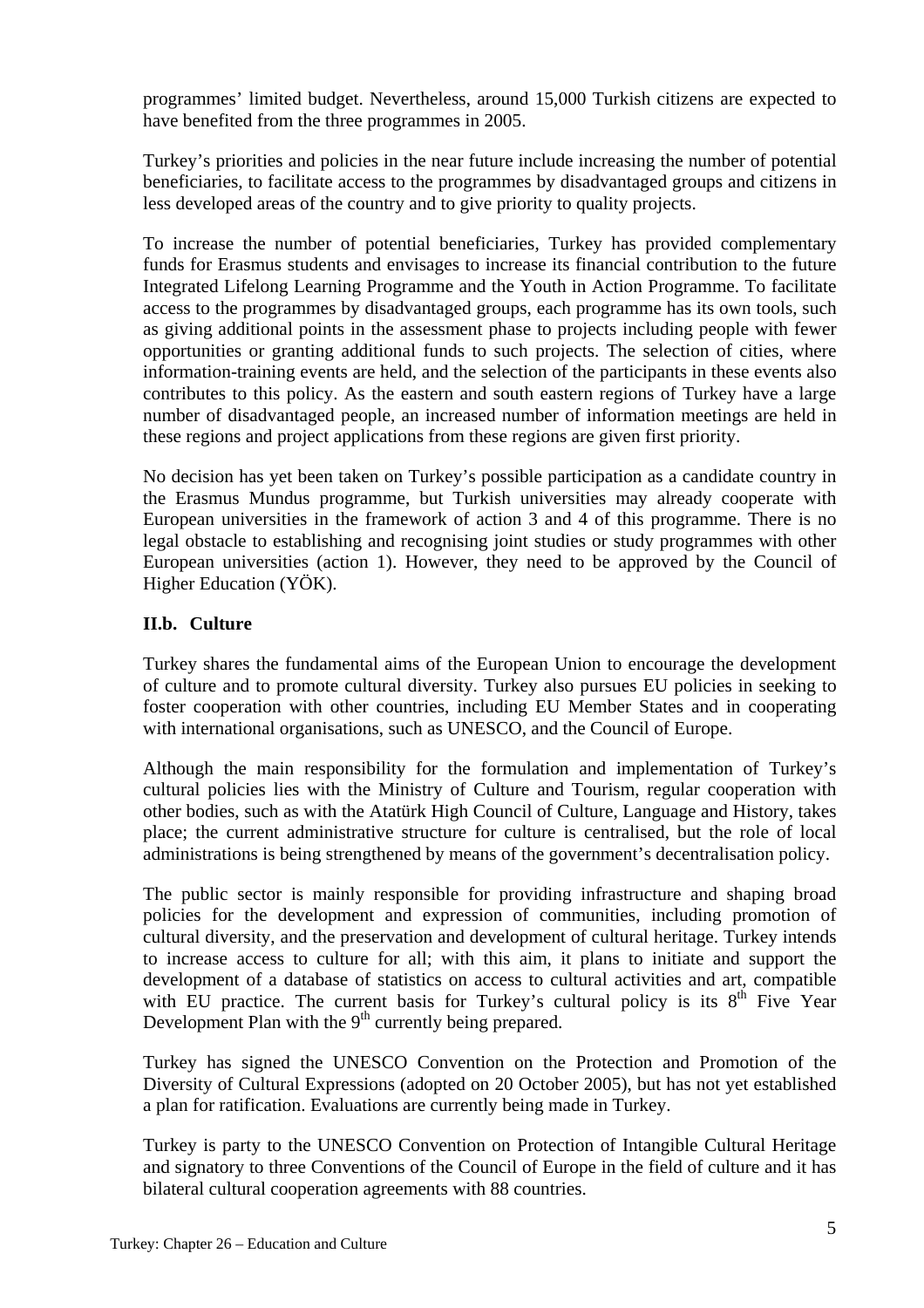Turkey has submitted an application for Istanbul as European Capital of Culture for 2010.

Turkey will participate also in the Culture 2000 programme from 2006 onwards and has taken measures regarding its financial contribution to the programme.

Turkey intends to decide on its participation in the programme to promote active European citizenship on the basis of experience gained with participation in other Community programmes.

#### **III. ASSESSMENT OF THE DEGREE OF ALIGNMENT AND IMPLEMENTING CAPACITY**

Overall, Turkey has reached a good level of alignment with and capacity to implement the *acquis*. In order to make best use of the pre-accession period in terms of preparing for the full application of the *acquis* under this chapter, Turkey will need to continue its efforts towards the common objectives agreed at EU level for educational and training systems. Implementation of the principle of non-discrimination between EU and Turkish nationals at the date of accession must be ensured. Furthermore, Turkey will need to ratify the UNESCO Convention on the Protection and Promotion of the Diversity of Cultural Expressions.

## **III.a. Education, training and youth**

#### Cooperation in the field of policies

The objectives and priorities of Turkey's education, training and youth policies are largely in line with those of the EU. Turkey is willing to participate in the EU cooperation framework including the open method of coordination, to work towards the fulfilment of common objectives by exchanging good practices and present reports on its policies. Turkey already takes part in the Education and Training 2010 process.

No particular difficulties are expected as far as Turkey's full participation by the time of accession in EU education and training policies is concerned. The Law on education includes the basic principles of education for all, especially equal opportunities. Turkey shares the goals and objectives in the field of education agreed at EU level and aims to converge towards those in the process of accession. Turkey is willing to work on the common indicators and benchmarks and continue its efforts in the areas where its performance is below EU average (such as the reading literacy proficiency, the completion of upper secondary education and the participation in lifelong learning). Through its annual report on indicators and benchmarks, the Commission will be able to follow progress made by Turkey in relation to the EU targets in these fields.

Turkey made major efforts for increasing investments in education and improving access to education at all levels during the last years. In addition, an increasing involvement of the private sector and NGOs in Turkey's educational system can be observed. However, there is still room for further improvements in various levels of education, such as to improve access to primary education, to better link the vocational training to the labour market, to continuously advance education quality, to overcome still existing gender and especially regional differences in terms of enrolment rates, to reduce even more the rate of early school leavers (currently 14% after compulsory primary education), to further enhance lifelong learning, to decentralise the system of higher education and to ensure administrative and financial academic autonomy. Education should remain one of the priorities during the preaccession period as a catalyser for sustainable development.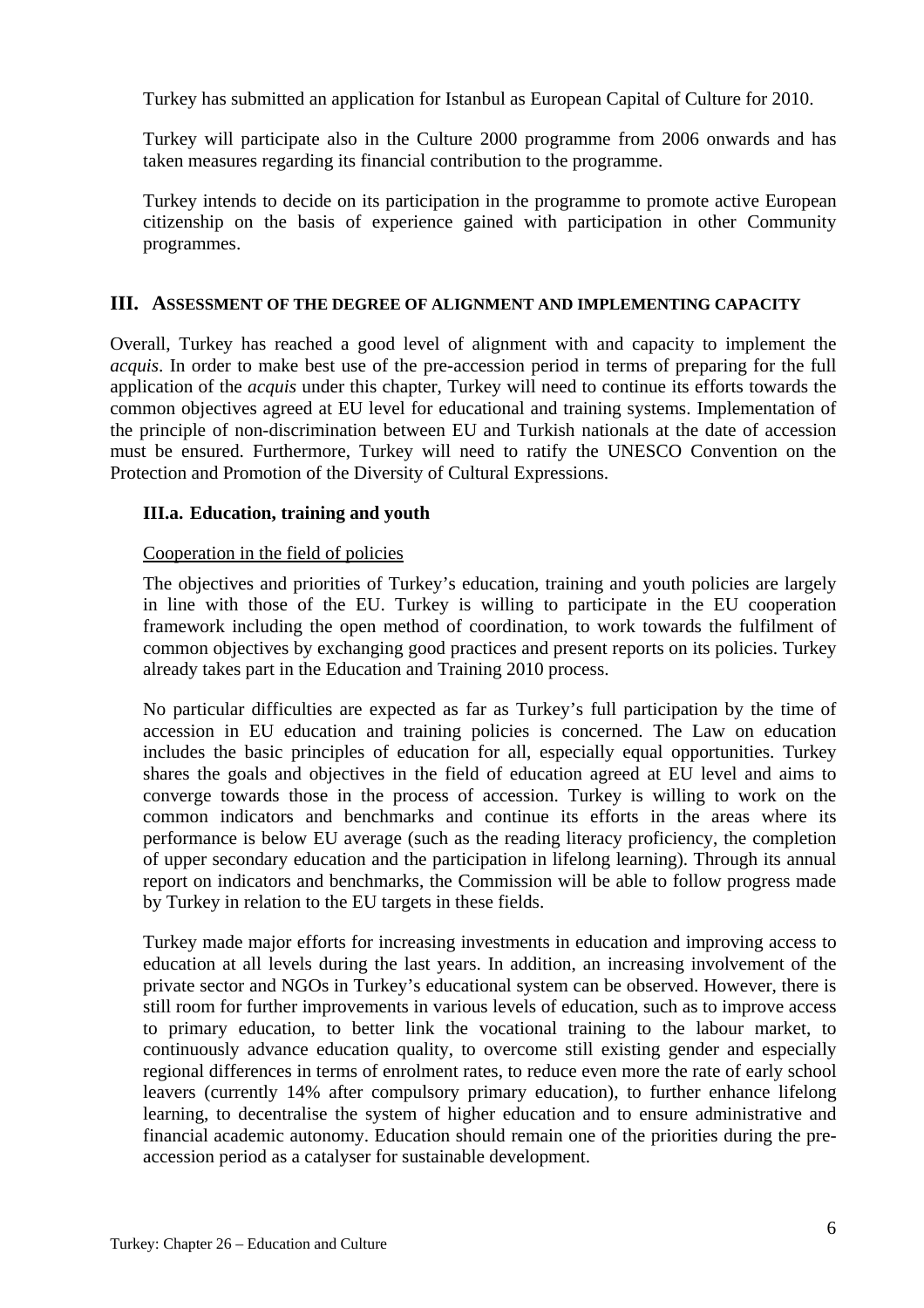The objectives of Turkey's youth policy are in line with the Commission's White Paper and common objectives agreed at EU level. Turkey is ready to participate in the open method of cooperation in the youth field when it is invited to do so.

#### Access to education for EU citizens

The implementing legislation on education of school aged children of migrant workers, adopted in 2002, is in line with the Directive 77/486/EC.

Turkey has committed itself to apply fully the principle of non-discrimination between EU and Turkish nationals by the time of accession. This implies in particular, that Turkey will have to ensure that there is no restriction concerning the number of EU students who may be admitted to its establishments and that conditions for enrolment, tuition fees and scholarships are non-discriminatory. Turkey will need to present its intentions concerning the modalities for ensuring the transition from the currently applied reciprocity principle and the possible legislative or administrative measures envisaged to guarantee the respect of the non-discrimination principle towards the EU.

Related issues such as residents' permits for foreign students will be treated under Chapter 23 (Judiciary and fundamental rights).

#### Community programmes

Turkey's participation in the Community Programmes Socrates, Leonardo da Vinci and Youth has been successful.

The Turkish National Agency satisfactorily fulfilled its tasks related to the management of the programmes' decentralised activities in 2004 and 2005, including the organisation of the project selection, contracting, payments to beneficiaries, project monitoring and reporting to the Commission. The National Agency will have to continue its efforts to consolidate its management capacity to cope with the considerable increase in the number of applications.

The Steering and Monitoring Committee has an essential role to play in monitoring and evaluating the work of the National Agency and in strengthening cooperation and coordination between all ministries involved.

Concerning the new generation of EU Programmes (the Integrated Lifelong Learning Programme and the Youth in Action Programme), no particular difficulties are expected, as Turkey intends to continue its participation and increase staff levels in the National Agency and to concentrate on the quality aspect of the applications. Turkey also envisages to increase its financial contribution to the programmes.

No difficulties are expected concerning the Erasmus Mundus programme, which is centrally managed and for which there are no requirements to establish structures such as a National Agency and a National Authority.

## **III.b. Culture**

On the assumption that efforts will continue, Turkey is on the way towards alignment with EU cultural policy as required by the *acquis* under this chapter.

Following its signature of the UNESCO Convention on the Protection and Promotion of the Diversity of Cultural Expressions, Turkey must now present its plans for ratification, which will be monitored by the Commission.